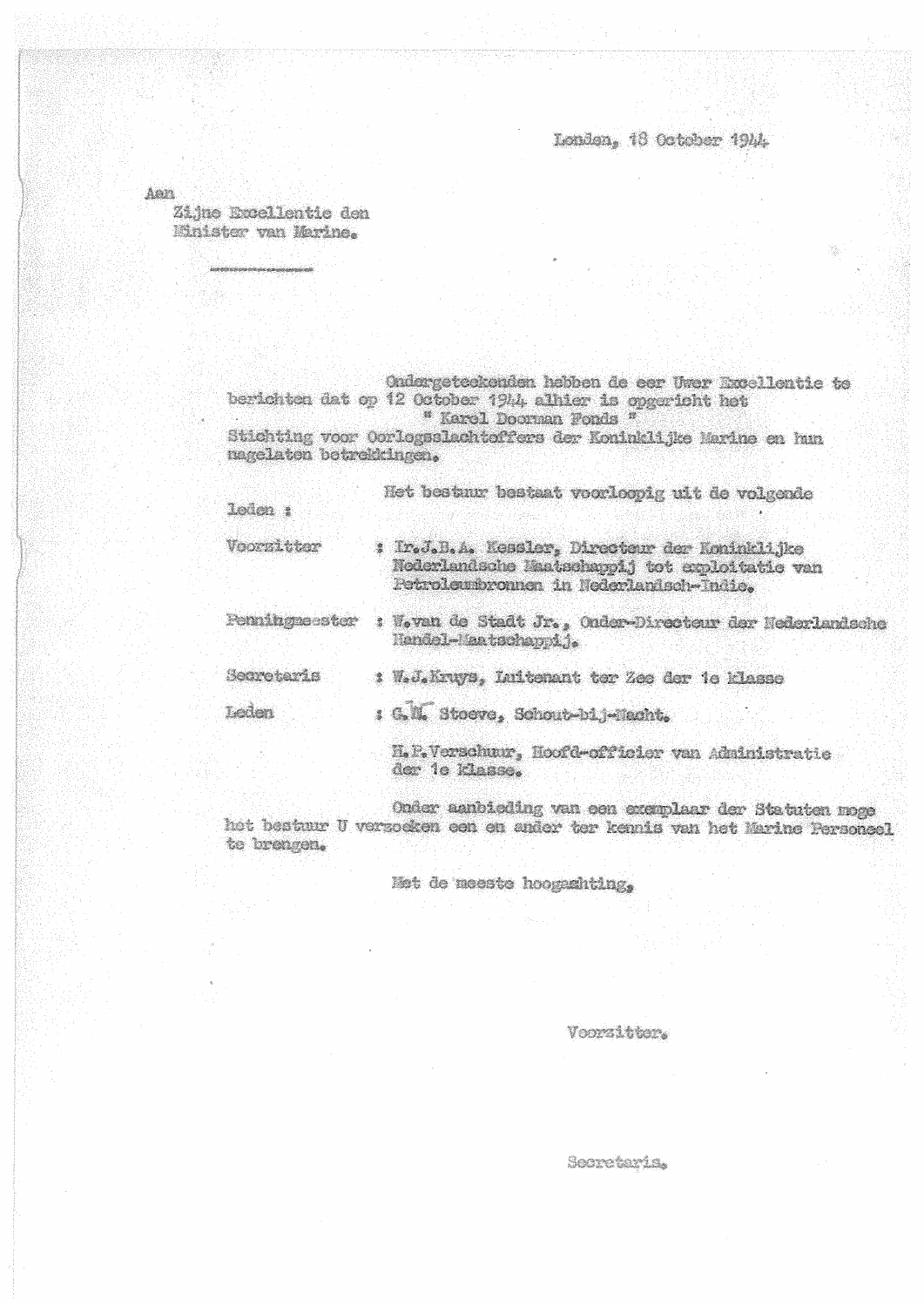ial Bank Limited Vational Provinc

OVERSEAS BRANCH.

TELEGRAPHIC Annoves: NATPROBAN, LONDON. TELEPHONE: NATHONAL GOOD.

**JPE/HH** 

Clerkenwell 7511

 $J.836$ 

1, Princes Street ndon, e.c.2. 17th October, 1944.

 $\hat{q}$ 

W. Van de Stadt, Esq., Netherlands Trading Society (East) Ltd., 28 Glements Lane, Lombard Street, E.C.4.

Dear Mr. Van de Stadt,

Thank you very much for your letter of the 16th instant and your kind thought in introducing to us the account of KAREL DOORMAN FONDS (Steunfonds voor Oorlogsslachtoffers der Koninklijke Marine en hun nagelaten betrekkingen), which I shall have pleasure in opening.

I note the members of the Board and enclose a Form of Mandate which I shall be glad if at your next meeting the Chairman and the Secretary will sign and the other members append their signatures in the space provided. I also enclose a duplicate in case you wish to keep it for your records.

If you have any formal document incorporating the Fund or setting out its aims and purpose other than that designated<br>by you in your letter, I shall be glad if you will let me have a copy.

Yours sincerely,

CARNS O Assistant General Manager.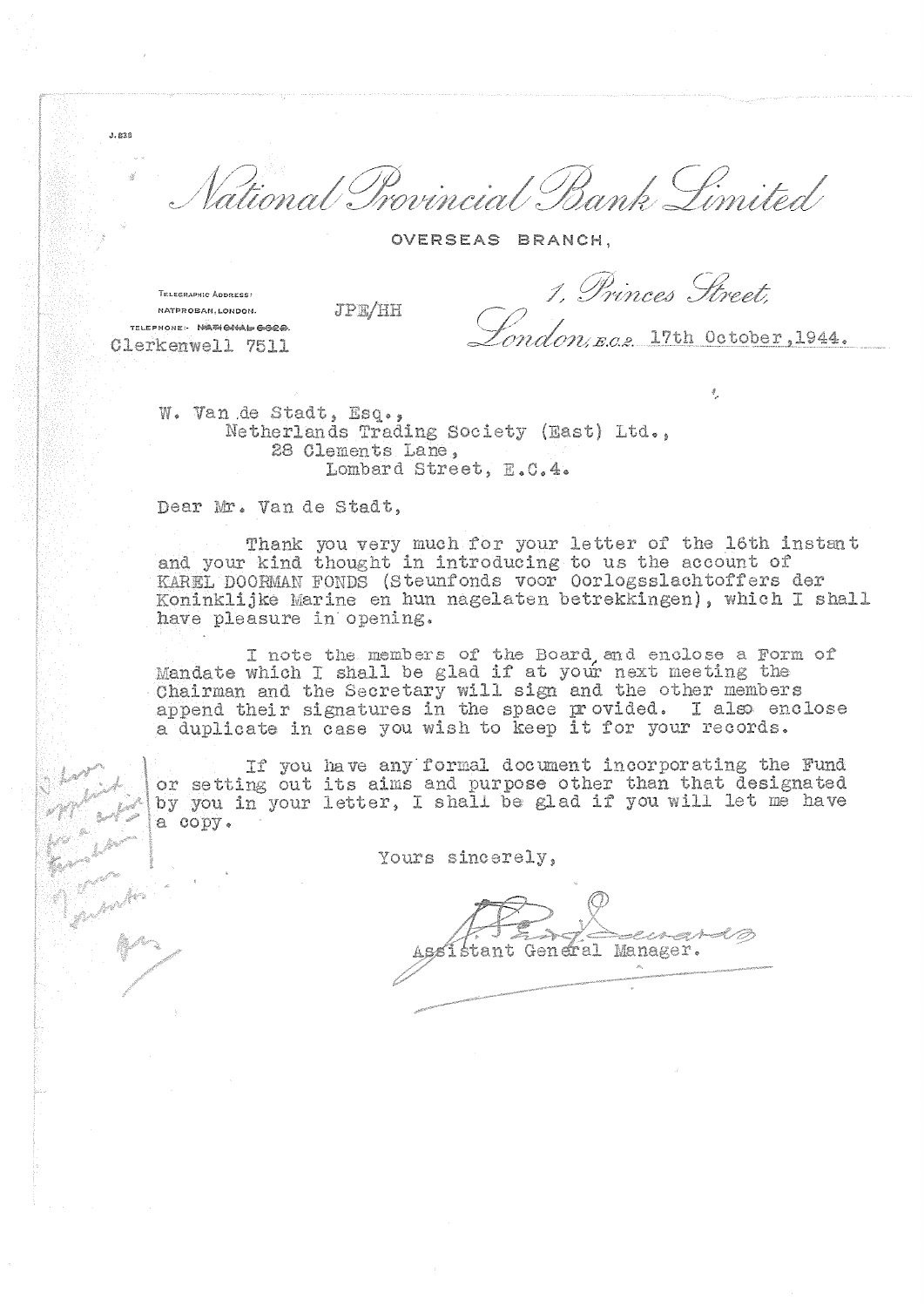No. 2796.

AKTE van Statutenwijziging van de Stichting "Karel Doorman Fonds"

> ---------- Heden, den vier en twintigsten November negentien honderd vijf en veertig verschenen voor mij, Theodoor Herman de Meester, Consul Generaal der Nederlanden te Londen, bevoegd tot het opmaken van notarieele akten, in tegenwoo digheid van de na te noemen getuigen: soorsenaarde maarden van de van de van de -------- de Heer Willem van de Stadt Jr., onder-Directeur der Nederlandsche Handel-Maatschappij N.V., wonende te Londen, en Jonkheer Otto Cornelis Adriaan van Lidth de Jeude, Ingenieur, oud-Minister van Oorlog, wonende te 's Gravenhage, tijdelijk verblijfhoudende te Londen, beiden optredende in hun hoedenigheid van bestuursleden van de Stichting "Karel Doorman Fonds", "Steunfonds voor Oorlogsslachtoffers der Koninklijke Marine en hun nagelaten betrekkingen". --------- de vermelde comparanten, die mij, Consul Generaal, bekend zijn, ver-a) de plaats van vestiging der Stichting over te brengen van Willemstad, Curaçao, naar 's Gravenhage, en in verband hiermede, soorsaarvanse van de van de b) de Statuten der Stichting te wijzigen in dier voege, dat in Artikel 1 de woorden "Willemstad, Curaçao," vervangen worden door "'s Gravenhage", --------------- Aldus gedaan en verleden te Londen ten overstaan van mij, Consul Generaal der Nederlanden te Londen, ten dage als voren gemeld, in tegenwoordigheid van den Heer Jan Gijsbert Leonard van Dorp, Consul, wonende te Londen, en van Meester Willem Arriëns, Vice Consul, wonende te Esher, Surrey, beiden mij bekende meerderjarige Nederlanders (geen andere getuigen beschikbaar zijnde), die deze akte, onmiddellijk na daarvan door mij gedane voorlezing, met de comparanten en mij, Consul Generaal, hebben onderteekend. ----------------------------

was geteekend Th.H. de Meester.

 $W \bullet \mathcal{L} \bullet$ W.v.d.Stadt. W.g. 0.0.A. van Lidth de Jeude J.G.L. van Dorp  $W \bullet E \bullet$  $\mathbb{W} \bullet \mathcal{g} \bullet$ W. Arriëns

Voor eensluidend afschrift, Londen, 28 December 1945. De Consui Generaal, voor dezen